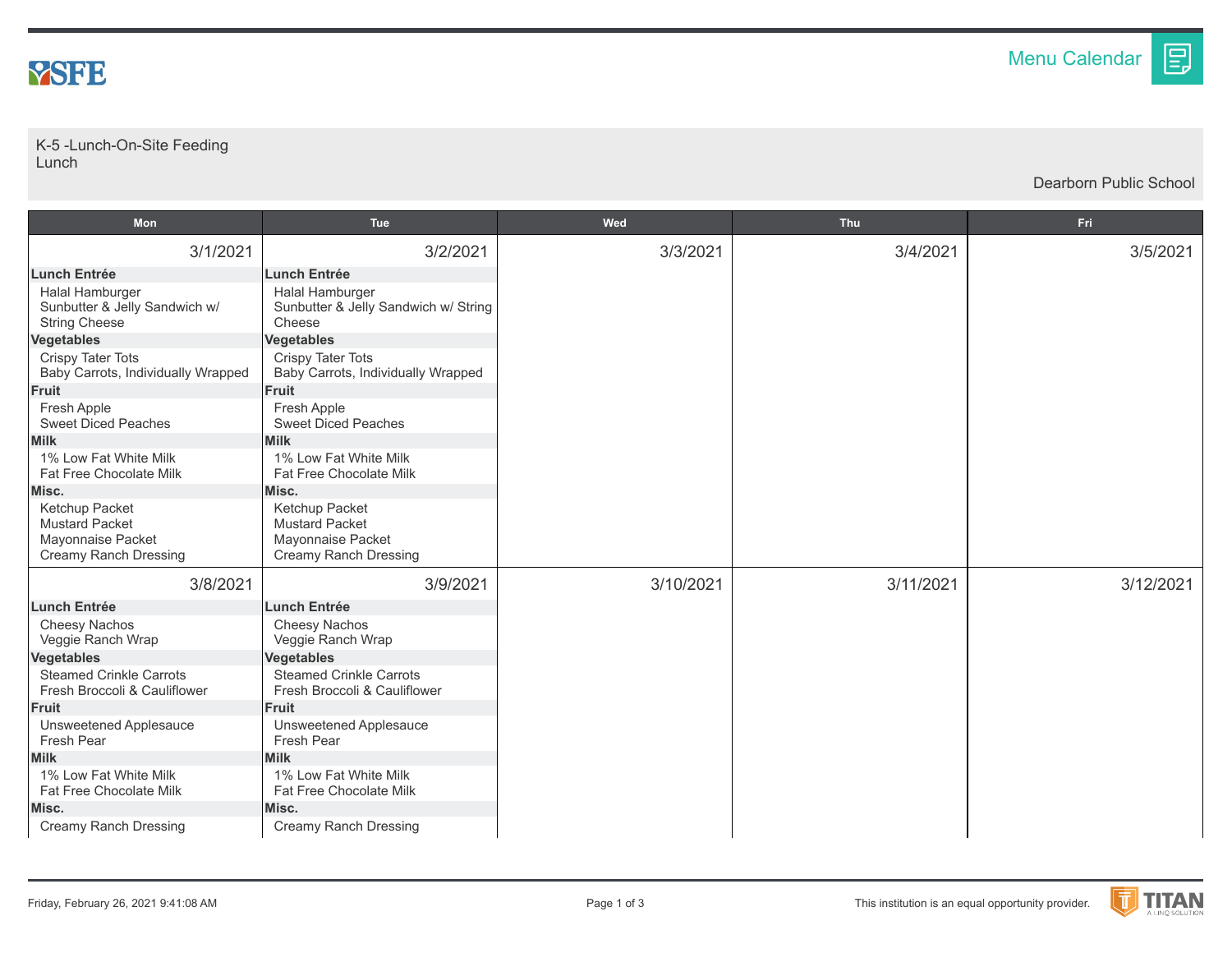

| Mon                                                          | <b>Tue</b>                                                   | Wed       | Thu                                                   | Fri                                                     |
|--------------------------------------------------------------|--------------------------------------------------------------|-----------|-------------------------------------------------------|---------------------------------------------------------|
| 3/15/2021                                                    | 3/16/2021                                                    | 3/17/2021 | 3/18/2021                                             | 3/19/2021                                               |
| <b>Lunch Entrée</b>                                          | <b>Lunch Entrée</b>                                          |           | <b>Lunch Entrée</b>                                   | <b>Lunch Entrée</b>                                     |
| Classic Mac & Cheese                                         | Classic Mac & Cheese                                         |           | Halal Beef Hotdog                                     | Halal Beef Hotdog                                       |
| Loaded Vegetable Sub                                         | Loaded Vegetable Sub                                         |           | Cheese Quesadilla                                     | Cheese Quesadilla                                       |
| Vegetables                                                   | <b>Vegetables</b>                                            |           | <b>Vegetables</b>                                     | <b>Vegetables</b>                                       |
| Baby Carrots, Individually Wrapped<br>Fresh Steamed Broccoli | Baby Carrots, Individually Wrapped<br>Fresh Steamed Broccoli |           | <b>Steamed Mexicorn</b><br><b>Fresh Celery Sticks</b> | <b>Steamed Mexicorn</b><br><b>Fresh Celery Sticks</b>   |
| <b>Fruit</b>                                                 | <b>Fruit</b>                                                 |           | <b>Fruit</b>                                          | <b>Fruit</b>                                            |
| Fresh Pear                                                   | Fresh Pear                                                   |           | Fresh Apple                                           | Fresh Apple                                             |
| <b>Raisins Box</b>                                           | <b>Raisins Box</b>                                           |           | <b>Sweet Diced Peaches</b>                            | <b>Sweet Diced Peaches</b>                              |
| <b>Milk</b>                                                  | <b>Milk</b>                                                  |           | <b>Milk</b>                                           | <b>Milk</b>                                             |
| 1% Low Fat White Milk                                        | 1% Low Fat White Milk                                        |           | 1% Low Fat White Milk                                 | 1% Low Fat White Milk                                   |
| Fat Free Chocolate Milk                                      | Fat Free Chocolate Milk                                      |           | Fat Free Chocolate Milk                               | Fat Free Chocolate Milk                                 |
| Misc.                                                        | Misc.                                                        |           | Misc.                                                 | Misc.                                                   |
| <b>Creamy Ranch Dressing</b>                                 | <b>Creamy Ranch Dressing</b>                                 |           | Ketchup Packet                                        | Ketchup Packet                                          |
|                                                              |                                                              |           | <b>Mustard Packet</b>                                 | <b>Mustard Packet</b>                                   |
|                                                              |                                                              |           | <b>Creamy Ranch Dressing</b>                          | Creamy Ranch Dressing                                   |
| 3/22/2021                                                    | 3/23/2021                                                    | 3/24/2021 | 3/25/2021                                             | 3/26/2021                                               |
| <b>Lunch Entrée</b>                                          | <b>Lunch Entrée</b>                                          |           | <b>Lunch Entrée</b>                                   | <b>Lunch Entrée</b>                                     |
| Halal Chicken Patty Sandwich                                 | Halal Chicken Patty Sandwich                                 |           | Delicious Cheese Pizza                                | Delicious Cheese Pizza                                  |
| <b>Breaded Fish Sticks</b>                                   | <b>Breaded Fish Sticks</b>                                   |           | Cat in the Hat Strawberry Yogurt                      | Cat in the Hat Strawberry Yogurt                        |
| <b>Vegetables</b>                                            | <b>Vegetables</b>                                            |           | Parfait                                               | Parfait                                                 |
| <b>Crispy Tater Tots</b>                                     | <b>Crispy Tater Tots</b>                                     |           | <b>Vegetables</b>                                     | <b>Vegetables</b>                                       |
| Baby Carrots, Individually Wrapped                           | Baby Carrots, Individually Wrapped                           |           | Italian Veggie Blend                                  | Italian Veggie Blend                                    |
| <b>Fruit</b>                                                 | Fruit                                                        |           | <b>Fresh Cauliflower</b>                              | <b>Fresh Cauliflower</b>                                |
| Fresh Granny Smith Apple                                     | Fresh Granny Smith Apple                                     |           | <b>Fruit</b>                                          | <b>Fruit</b>                                            |
| <b>Sweet Mixed Fruit</b>                                     | <b>Sweet Mixed Fruit</b>                                     |           | Fresh Orange Slices                                   | Fresh Orange Slices                                     |
| <b>Milk</b>                                                  | <b>Milk</b>                                                  |           | <b>Diced Pears</b>                                    | <b>Diced Pears</b>                                      |
| 1% Low Fat White Milk                                        | 1% Low Fat White Milk                                        |           | <b>Milk</b>                                           | <b>Milk</b>                                             |
| <b>Fat Free Chocolate Milk</b>                               | <b>Fat Free Chocolate Milk</b>                               |           | 1% Low Fat White Milk<br>Fat Free Chocolate Milk      | 1% Low Fat White Milk<br><b>Fat Free Chocolate Milk</b> |
| Misc.                                                        | Misc.                                                        |           |                                                       | Misc.                                                   |
| Ketchup Packet                                               | Ketchup Packet                                               |           | Misc.                                                 |                                                         |
| <b>Creamy Ranch Dressing</b>                                 | Creamy Ranch Dressing                                        |           | <b>Creamy Ranch Dressing</b>                          | Creamy Ranch Dressing                                   |

| <b>FILTERS</b> |                                        |
|----------------|----------------------------------------|
| Name(s)        | Value(s)                               |
| Date Range     | $(Start = 2/28/2021, End = 3/27/2021)$ |
|                |                                        |